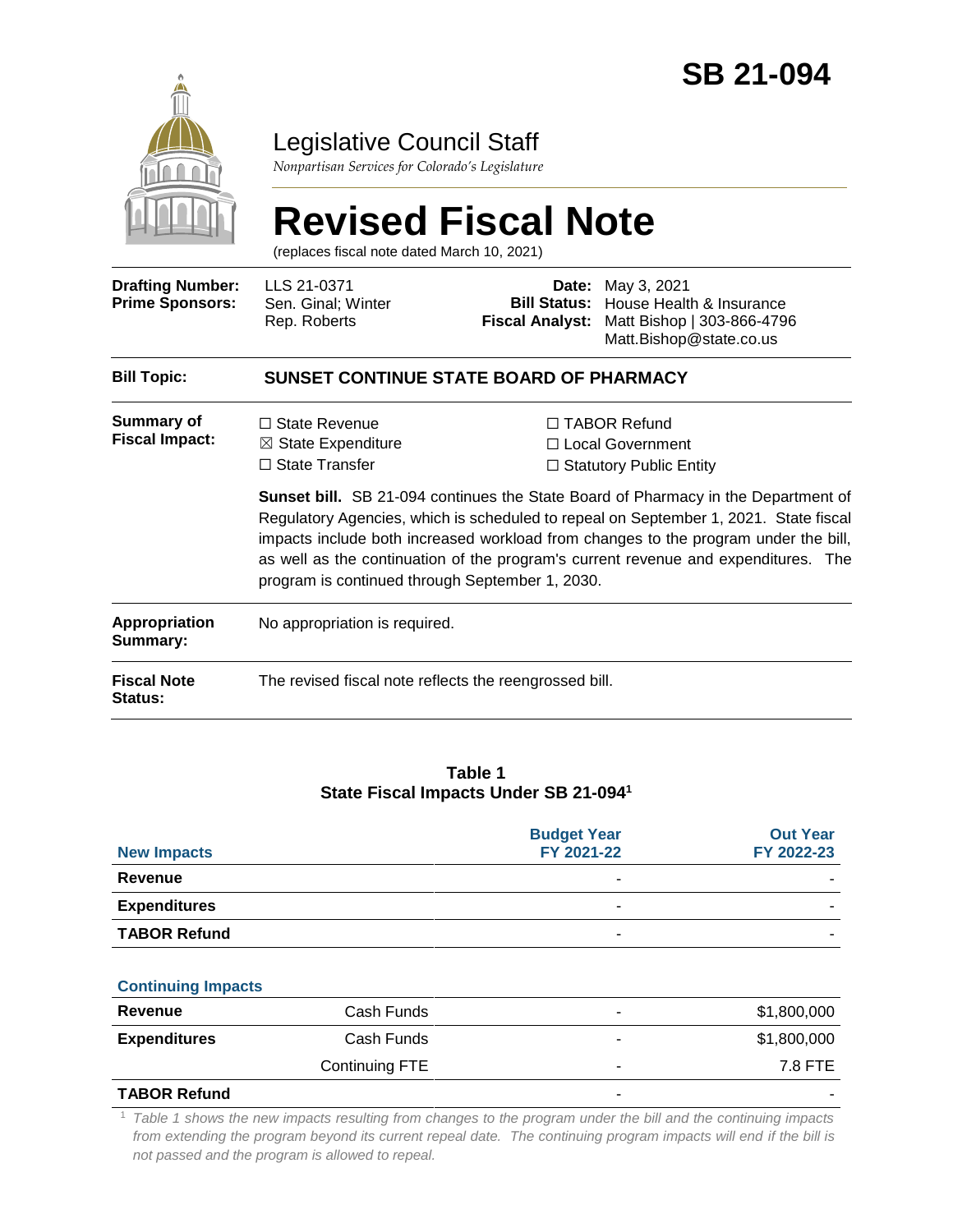Page 2

# Page 2<br>May 3, 2021 **SB 21-094**

#### **Summary of Legislation**

The bill continues the State Board of Pharmacy for nine years, until September 1, 2030. In addition, the bill adjusts the types of pharmacists that are included on the board, aligns state statute with the federal Drug Quality and Security Act, and modifies the board's authority to inspect certain facilities. The bill also includes various changes to the scope of practice for pharmacy professionals and the regulation of certain medical facilities, as described below.

**Scope of practice—pharmacists.** The bill expands the scope of practice for pharmacists to include providing care pursuant to a collaborative pharmacy practice agreement; expanding prescriptive authority, including the administration of opiate antagonists; ordering laboratory tests as related to medication therapy; and performing limited physical assessments. Pharmacists may fill a prescription for a specific drug with a substitute and make minor adaptations to a prescription, under certain conditions. The bill also requires pharmacists to offer patient counseling and directs the board to adopt rules addressing such services, and expands the number of designees a pharmacist may authorize to access the Prescription Drug Monitoring Program.

**Scope of practice—pharmacy technicians.** The scope of practice for pharmacy technicians is also expanded to include documenting nonclinical information from patients and replenishing automated dispensing devices without pharmacist verification if using bar code technology.

**Facility regulation.** The bill adjusts the regulation of certain medical facilities by adding community mental health clinics and facilities that operate a licensed substance use disorder treatment program to the definition of "other outlets," and requiring 503B outsourcing facilities and third-party logistics providers to register with the board.

**Other changes.** The bill makes a variety of other changes, including:

- repealing the requirement that the board justify to the Veterinary Pharmaceutical Advisory Committee any deviations from the committee's recommendations;
- repeals the ability of prescription drug outlets to register as compounding drug outlets;
- increasing the amount of medication a hospital is authorized to dispense from a 24-hour supply to a 72-hour supply, and permits hospitals to dispense prescription drugs to a patient for a temporary leave from the hospital of less than 72 hours;
- repealing the requirement that a prescription for an anabolic steroid require its purpose be printed on the label; and
- requiring the board to adopt rules for electronic records storage.

### **Continuing Program Impacts**

Based on the department's FY 2020-21 budget, the Department of Regulatory Agencies is expected to have continued revenue and expenditures of \$1.8 million and 7.8 FTE to administer the current regulatory requirements of the Board of Pharmacy. If this bill is enacted, current revenue and expenditures will continue for the program starting in FY 2022-23. This continuing revenue is subject to the state TABOR limits. If this bill is not enacted, the program will end on September 1, 2022, following a wind-down period, and state revenue and expenditures will decrease starting in